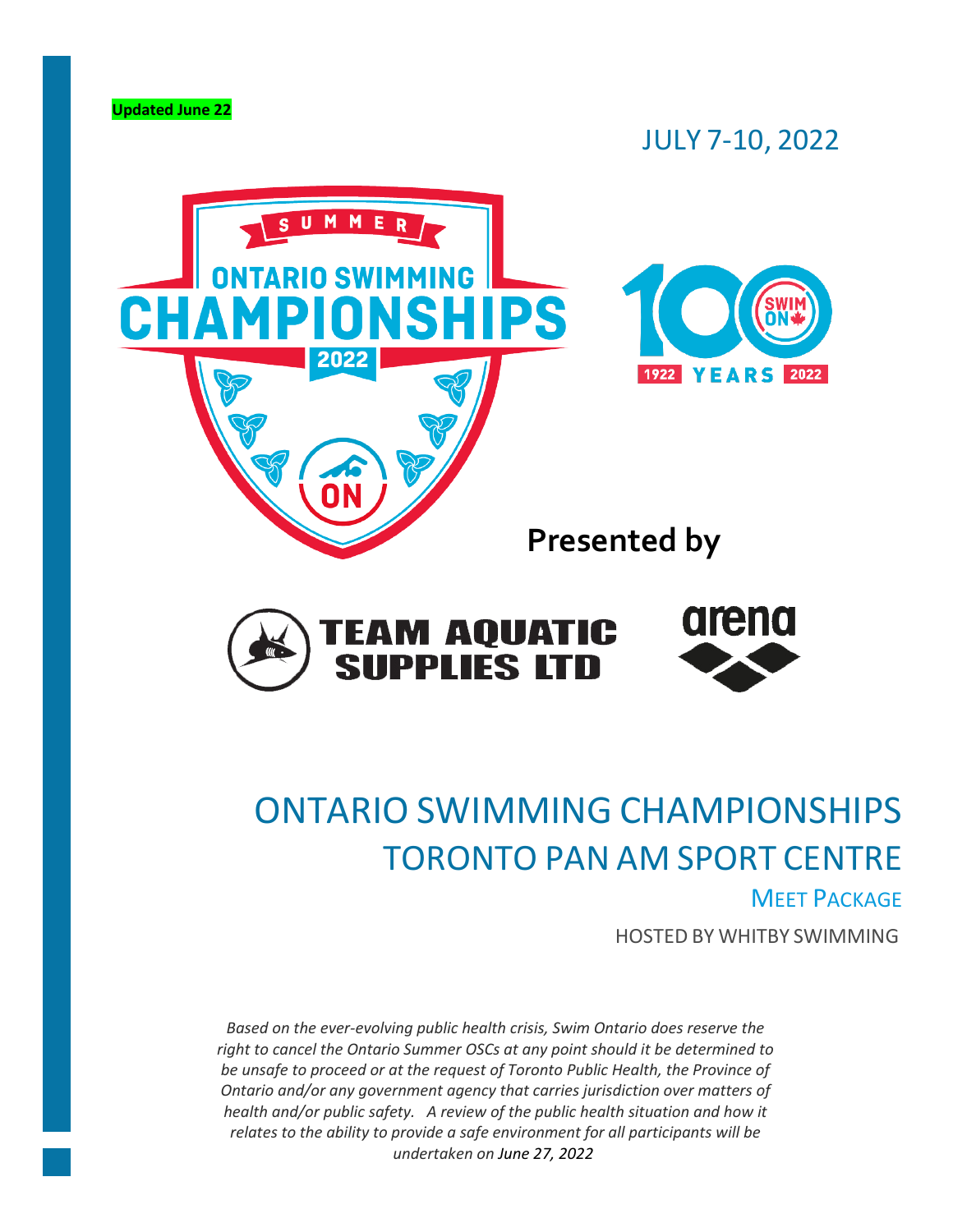



# **GENERAL INFORMATION**

- Sanctioned by Swim Ontario
- Hosted by Whitby Swimming
- **Meet Format**: Long Course Prelims & Finals
- **Location: Toronto Pan Am Sports Centre – 875 Morningside Ave, Toronto, ON M1C 0C7**
- **Facility**: 10 lane 50m competition pool Swiss Timing electronic timing system.
- **Dates**: July 7-10, 2022
- **Meet package**: The only meet package that is considered valid is the most current one located at [www.swimming.ca](http://www.swimming.ca/)

### **PARTICIPANT SAFETY**

Swimming Canada and Swim Ontario believes that athletes, coaches, officials, support staff and volunteers have the right to participate in a safe and inclusive sport environment that is free of abuse, harassment and discrimination. For additional resources click [HERE.](https://drive.google.com/file/d/1aJ74cmN9IyOsEZqzXIYh1NBacDtSTjtE/view?usp=sharing)

- Only participating swimmers, officials, certified registered coaches, and authorized people are allowed on the deck.
- NO OTHER PERSON IS PERMITTED on the deck unless expressly authorized by Swim Ontario.
- Spectators will be permitted at the discretion of the facility.

#### **COVID-19 SAFETY**

- Swim Ontario and the host clubs will follow all facility & health regulations and/or Ontario provincial orders. Participants (swimmers, coaches, officials and support staff) are reminded that they are bound by the Acknowledgment & Assumption of Risk and COVID Attestation executed as part of their registration.
- **Individuals are responsible to ensure all facility rules and requirements are followed.**
- Participants must conduct a [COVID self-assessment](https://covid-19.ontario.ca/self-assessment/) and not enter the facility if any symptoms are present.
- Spectators will be permitted based on current Ontario regulations and may be limited. All facility rules must be followed.
- **All participants (swimmers, coaches, officials, etc.) and spectators are to feel safe and welcome to wear a mask and physical distance when in the facility and on deck should they so choose.**
- **Mask wearing remains a best practice in reducing the spread of COVID-19.**

#### **SWIM ONTARIO CONCUSSION MANAGEMENT PROCEDURES (ROWAN'S LAW)**

• The [Swim Ontario Concussion Management Procedure](https://drive.google.com/file/d/1_qO0ewhENDg56ss11MNbo6EKHtuSJFHo/view?usp=sharing) is in effect at all Swim Ontario sanctioned events. It outlines the Swim Ontario Removal-from-Sport and Return-to-Sport protocols. Clubs and coaches must ensure athletes are aware of this procedure.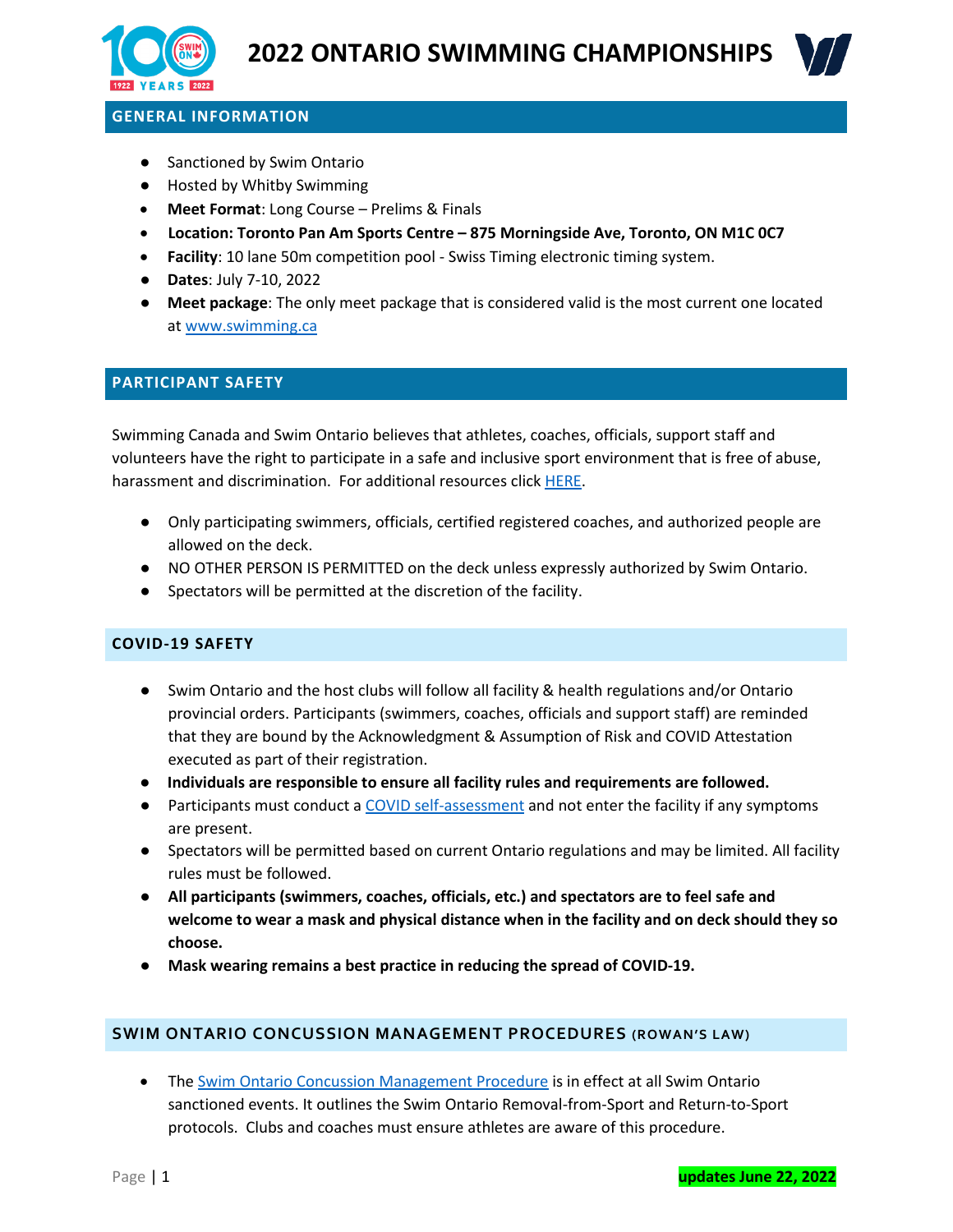

- Meet Management will have copies of the [Concussion Management procedure](https://drive.google.com/file/d/1_qO0ewhENDg56ss11MNbo6EKHtuSJFHo/view?usp=sharing) at the competition.
- Any injury/incident resulting in a significant impact to the head, face, neck or body of any registered participant at any Swim Ontario member sanctioned event where concussion symptoms are present must be reported to the Chief Operating Officer of Swim Ontario within 24 hours using the [Swim Ontario Injury reporting form](https://form.jotform.com/SwimOntario/injury-or-concussion-report)

Parents, coaches, officials, volunteers and swimmers all have a role to play in ensuring the safety of all participants at sanctioned competitions in Ontario. We must create an environment that encourages and motivates participants to assume responsibility for their own safety and the safety of others.

# **OPEN AND OBSERVABLE ENVIRONMENT**

Swimming Canada and Swim Ontario are dedicated to providing a safe and inclusive environment, which involves promoting Open and Observable Environments. This means avoiding situations where a coach/official/staff member, etc. might be alone with an athlete. All interactions between an athlete and an individual who is in a position of trust must be in an environment or space that is both 'open' and 'observable' to others.

# **EVENT PHOTOGRAPHY/VIDEOGRAPHY**

In order to minimize risk, all photographs and video taken at Swimming Canada/Swim Ontario sanctioned competitions, whether taken by a professional photographer or videographer, spectator, team support staff or any other participant, must observe generally accepted standards of decency. Under no circumstances are cameras or other recording devices allowed in the area immediately behind the starting blocks during practice or competition starts, or in locker rooms, bathrooms, or any other dressing area. For full details click **[HERE](https://swimming.ca/content/uploads/2016/10/2016_Safe-Sport-Environment-Policy_20190329.pdf)** 

# **PROCEDURE**

- Only individuals that have made application and received authorization to record the event, in any manner, in any medium or context now known or hereafter developed, shall be granted access and permission to do so. Please contact Swim Ontario for application and authorization [\(nicole@swimontario.com\)](mailto:nicole@swimontario.com)
- Entry into this competition is at the sole discretion of Swim Ontario and can be withdrawn, with immediate effect, by Swim Ontario. Individuals agree to be filmed, televised, photographed, identified and otherwise recorded during the Swim Ontario designated competition under the conditions and for the purposes now and hereafter authorized by Swim Ontario in relations to the promotion of Swimming Canada and Swim Ontario and the development of the sport of swimming.
- By accepting to attend you agree that all photographs and moving images taken by yourself within any Swimming Canada or Swim Ontario designated event including those of athletes competing shall be used solely for personal and non-commercial purposes, unless the prior written consent is obtained from Swimming Canada or Swim Ontario. The individual confirms that they fulfill the qualifications required by Swim Ontario and also agrees to information about themselves being collected by Swim Ontario and the Organizing Committee and such data being stored and used by them, and, where necessary, third parties, for the purposes of facilitating their participation in, and/or organizing the Swim Ontario Designated Competition.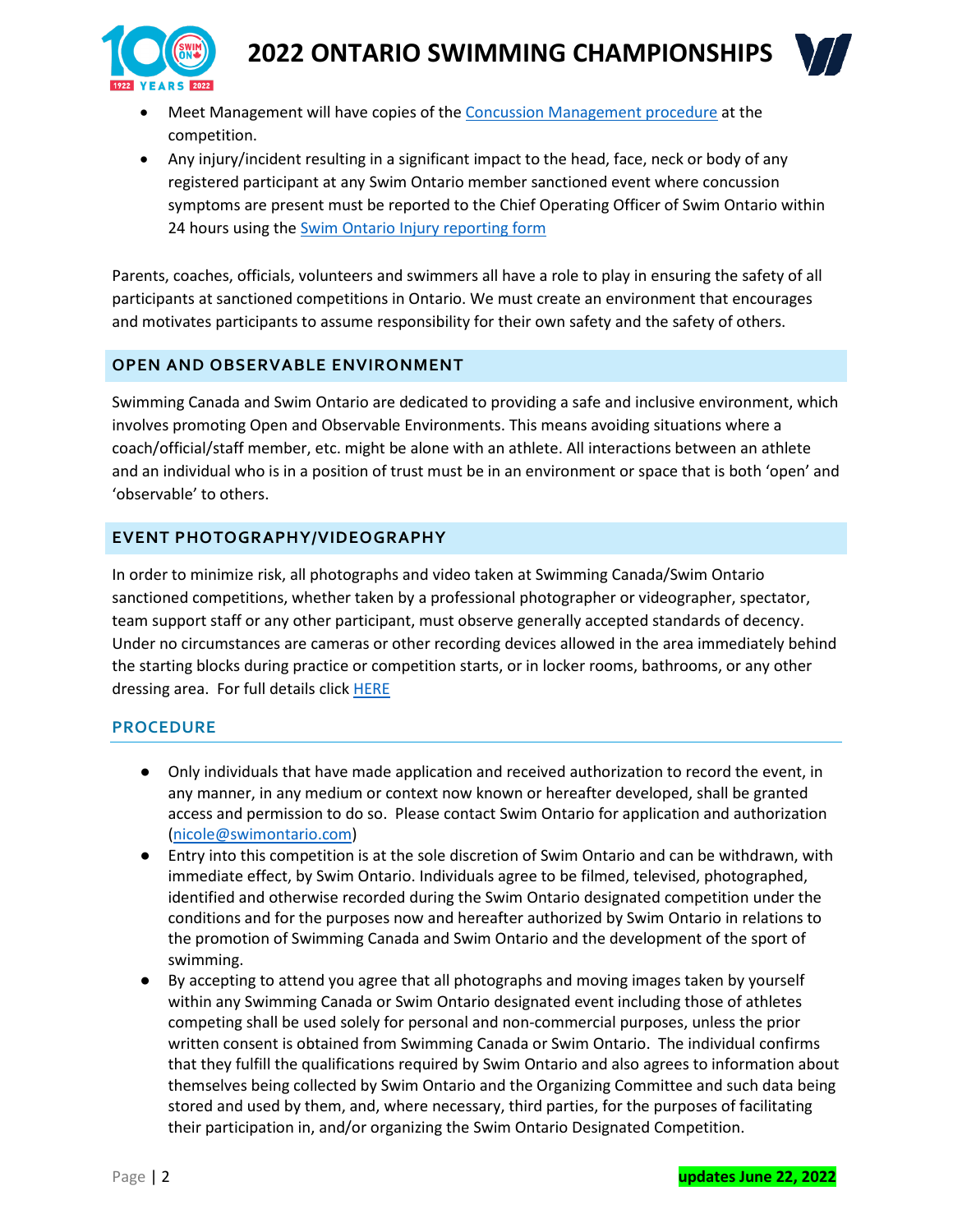



● Live Streaming Services provided b[y Rec Tec TV](http://www.rectectv.ca/)



### **ORGANIZING COMMITTEE**

- **Meet Managers:** Greg Dunfield and Jon Clancy [meetmanager@whitbyswimming.ca](mailto:meetmanager@whitbyswimming.ca)
- **Safety Coordinators:** Greg Dunfield and Jon Clancy [meetmanager@whitbyswimming.ca](mailto:meetmanager@whitbyswimming.ca)
- **Competition Coordinators:** Steve Sachs [compcoordinator@whitbyswimming.ca](mailto:compcoordinator@whitbyswimming.ca)
- **Para Technical Advisor:** Jeff Holmes
- **Officials Coordinators: Debbie Hallowell [officials@whitbyswimming.ca](mailto:officials@whitbyswimming.ca)**
- **Link for officials signup:**
	- o [Officials Sign up](https://docs.google.com/forms/d/1K_kw1xek2qP9kB6JJPkt6JDfWieacVs8yu2PEO606jY/edit?usp=sharing)
- **Entries Coordinator:** Nicole Parent [meetentries@swimontario.com](mailto:meetentries@swimontario.com)

#### MEET INQUIRIES:

**All inquiries are to be directed to [meetentries@swimontario.com](mailto:meetentries@swimontario.com)**

**Meet Information Page:** [https://www.swimontario.com/athletes/competitions/summer-ontario](https://www.swimontario.com/athletes/competitions/summer-ontario-swimming-championships)[swimming-championships](https://www.swimontario.com/athletes/competitions/summer-ontario-swimming-championships)

### **ENTRY INFORMATION**

#### **ELIGIBILITY**

All athletes must be registered as Competitive swimmers with Swimming Canada. A valid Swimming Canada registration number is required for all swimmers, and entries without a registration number will be declined.

- Out-of-province Canadian teams are welcome.
	- o Out-of-province swimmers will be eligible for finals.
- Out-of-country foreign teams are not permitted to attend.
- A competitor's age is their age as of July 7, 2022

#### PARA SWIMMERS

- Para-swimmers must have a current Level 2 classification with Swimming Canada
- There will be separate para-swimming events with WPS sanction.

# SPECIAL OLYMPIC SWIMMERS

● Due to scheduling, the Special Olympic program has been cancelled from this event.

# **ENTRY FEES & PAYMENT**

- **Swimmer Fee:** \$85 + HST (\$96.05)
- **Relay-Only Swimmer Fee**: \$85 + HST (\$96.05)
- **Relay Events:** \$20 + HST (\$22.60)
- Entry Fees must be paid prior to arrival or at team registration

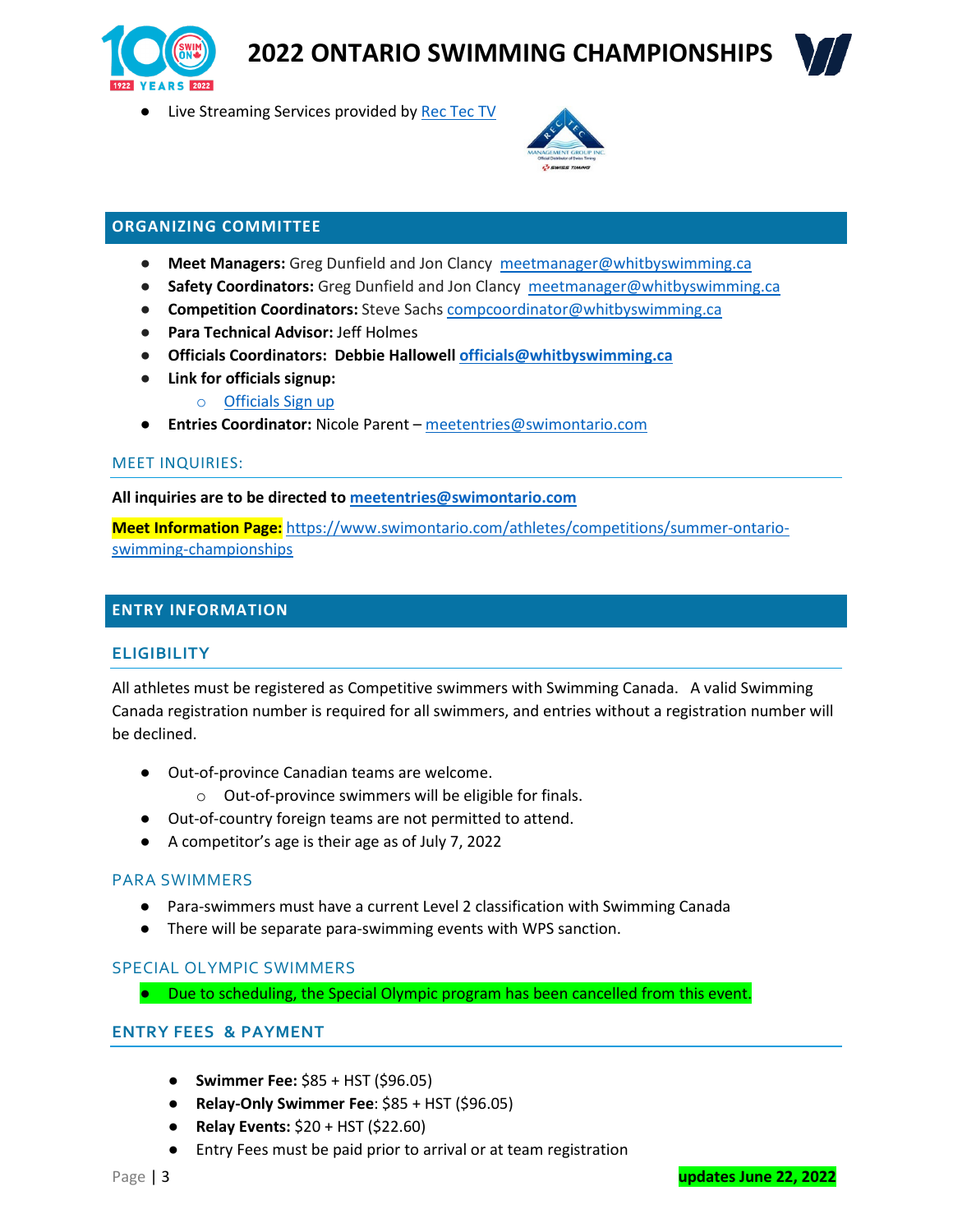



- Payment methods:
	- o **Etransfer**: etransfers@swimontario.com indicate 2022 OSC and Club Code
	- o **Credit Card (only prior to arrival)**: contact Clubs wishing to pay by credit card should contac[t nicole@swimontario.com](mailto:nicole@swimontario.com) for payment instructions.
	- o **Cheque**: **Payable to Swim Ontario**
	- o NO CASH PAYMENT ACCEPTED

### **ENTRY PROCESS & DEADLINE**

- **Entry Deadline: Monday, June 27, 2022**
- **Qualifying Period:** September 1, 2019 June 26, 2022
- Qualifying Standards: 2022 Ontario Swimming Championships Standards [PDF view](https://drive.google.com/file/d/1aSzWkIu5v4d3h8FG4aiKpBjE63btHQZN/view)
- All swimmers must achieve at least 1 (one) 2022 Ontario Swimming Championships Standard
- All entries received shall be UNCONVERTED. No converted times will be accepted. Yards times will not be accepted.
- No Time (NT) will not be accepted.
- Maximum of 8 individual events per swimmer provided they meet the qualifying times (QT).

### **BONUS SWIMS**

#### • **Maximum 1 bonus individual events per day**

- Structure
	- $O$  1 QT = 3 Bonus swims
	- o 2 QTs= 2 Bonus swims
	- $O$  3 QTs = 1 Bonus swim
	- $\circ$  4 or more QTs = 0 Bonus swim
- 800/1500 Free events are NOT ELIGIBLE AS BONUS SWIMS
- Athletes must have achieved the 400 Free or 400 IM "B" [Standard](https://drive.google.com/file/d/1aSlNnI41GxMd0D77HuGG7FwNx2oeCUPu/view) to enter as a Bonus event
- Bonus swims must be entered with actual times for seeding purposes
- Please indicate bonus events by the BONUS check in Hytek Team Manager and other meet management software if available.

# **RELAY ENTRIES**

- **Clubs may enter a maximum of two (2) relay teams per event.**
- Clubs are permitted 1 (one) relay-only swimmer per age group, per relay event. Clubs are not permitted to enter Relay-Only swimmers if they have 4 or more swimmers in that specific age grouping that are properly entered in an individual event. Three (3) members of the relay team must be properly entered in an individual event. The fourth swimmer's name must appear on the entry grid as "Relay-Only".
- When a club enters more than one relay team, every member of every team must be properly entered in the meet in at least one individual event.
- Teams may move up no more than two swimmers from a younger category to fill a relay
- **4x200 Free Relay**: The relay is open to all swimmers regardless of age on first day of competition. Coaches will need to provide proven LCM times by the entry deadline for entry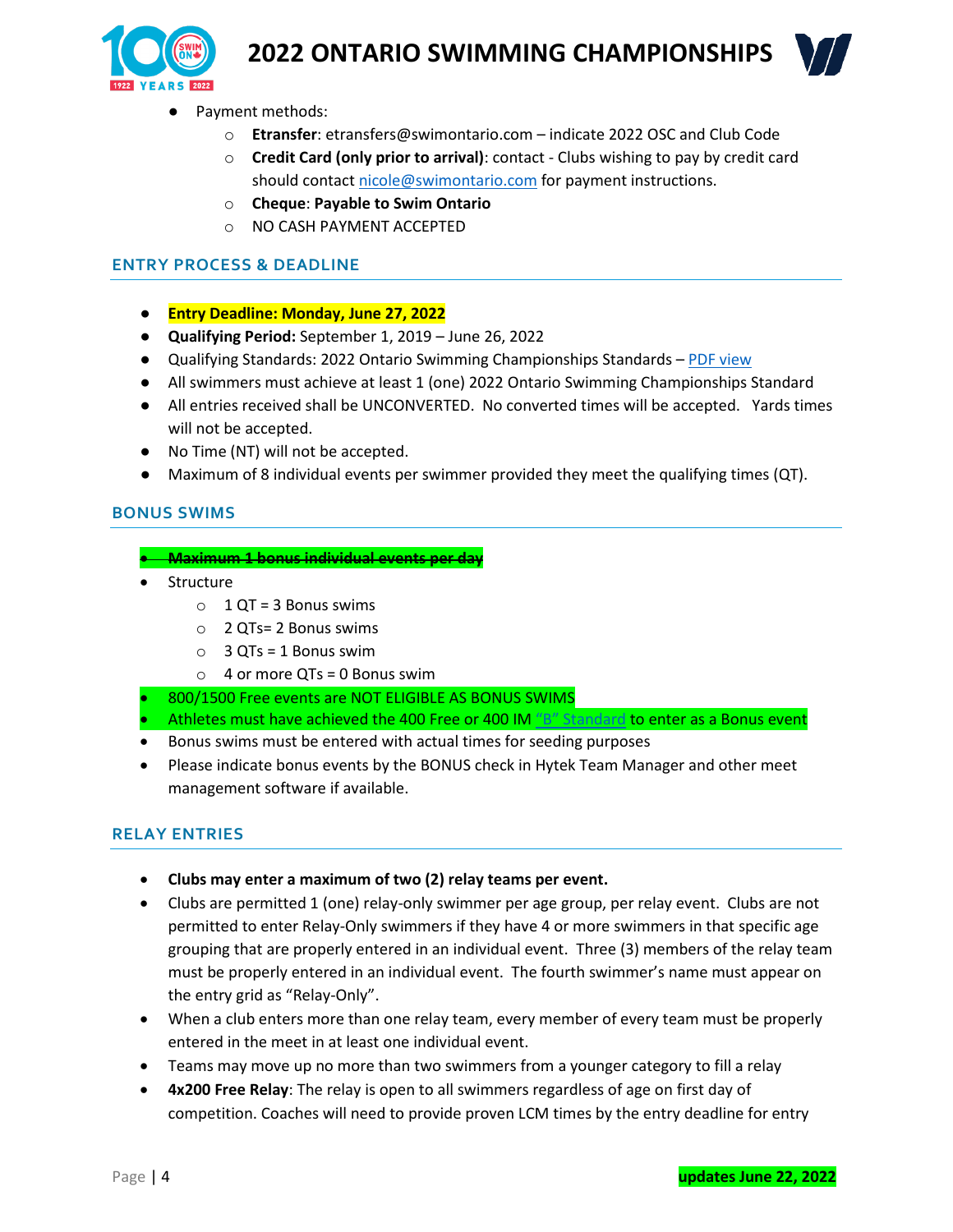



into these events and only the fastest 10 teams will be entered. The validated time cannot be a conversion from SCM.

# **EVENT NUMBERING**

- All Olympic Program individual events: 1 99
- Relay events:  $101 199$
- All Paralympic Program events: 201 299
- All Special Olympic Program events: 401 499

# **PARA ENTRIES**

- **Entry Deadline**: June 27, 2022
- **Qualifying Period**: September 1, 2019 June 26, 2022
- Para-swimmers must have a current Level 2 classification with Swimming Canada
- Swimmers may enter any PARA event on the Ontario chart for which they have achieved SC or LC provincial standards in their disability class up to a maximum of 8 events.
- Swimmers qualifying in an Olympic Program event in their age category may choose to swim in that event, but cannot swim in the corresponding PARA event.
- Para Swimmers may only swim in the eligible events for their classification. These are:

| 50 Free       | $S1-S14$    | 100 Free       | $S1-S14$                  |
|---------------|-------------|----------------|---------------------------|
| 200 Free      | S1-S5 & S14 | 400 Free       | S6-S13                    |
| **50 Back     | S1-S5       |                | **100 Back S1-S2 & S6-S14 |
| 50 Breast     | SB1-SB3     | 100 Breast     | SB4-SB9 & SB11-SB14       |
| <b>50 Fly</b> | $S1-S7$     | <b>100 Fly</b> | S8-S14                    |
| 150 IM        | SM2-SM4     | 200 IM         | SM5-SM14                  |

- \*\* S1 & S2 swimmers are not allowed to enter both the 50 Back and 100 Back
- PARA swimmers may compete in relay events provided they meet the appropriate age criteria.
- Swimmers are eligible for one (1) bonus swims (Olympic event are not eligible for bonus swims)
- SB9 only swimmers may enter S10/SM10 para events as EXHIBITION
- PARA 400 Free event is NOT ELIGIBLE AS BONUS SWIMS

# **SUBMISSION**

- All entries must be submitted via the Meet List online entries system. [https://www.swimming.ca](https://www.swimming.ca/)
- **Attending coaches must be listed when uploading the entries file** to [www.swimming.ca](http://www.swimming.ca/)
- Once an entry file is uploaded, the entry system will automatically email a confirmation of entries. Clubs will have 48 hours after the entry deadline to review the confirmation file and make corrections/modifications to entries. After that time, fees will be calculated; no refunds will be granted for late scratches or missed swims.
- Following the 48 hours period, clubs requesting changes and corrections to entries may be made up until the final Psych Sheets are posted **at a cost of \$100 per change or correction**.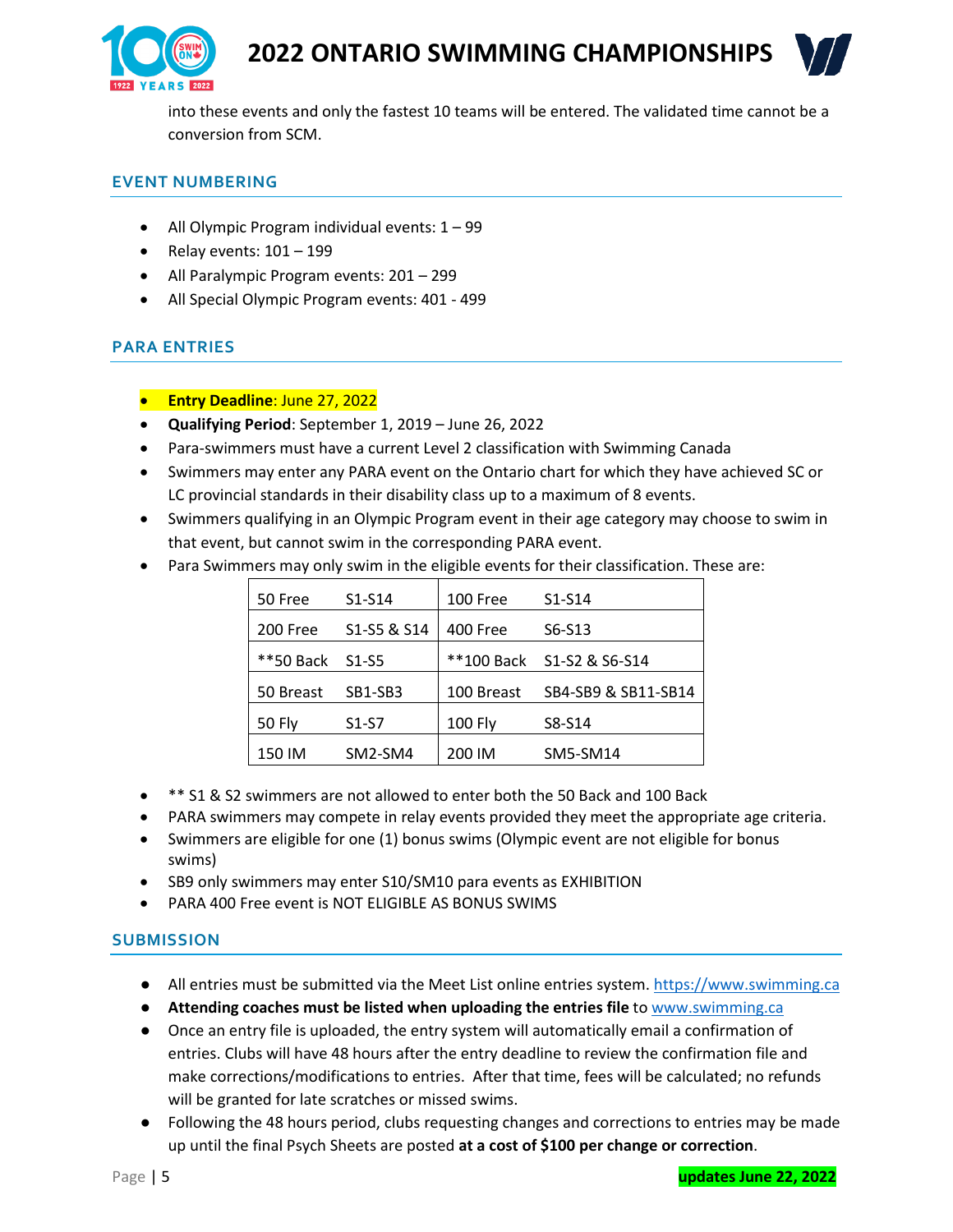

- o The per change cost is per swimmer, per event, per change; not per email sent.
- o Corrections or changes requested from the Swim Ontario Entries Coordinator are NOT subject to penalties.
- **Late Entries** for swimmers not entered by the 48 hours grace period will be accepted up until the final Psych Sheets are posted at a cost of double the meet entry fee.
- **Late entries or changes are subject to the qualifying times and the qualifying period. Times achieved AFTER the entry deadline are not eligible for qualifying or upgrade of entry time.**
- A successful entry file upload is only the validation of membership entry information against the national membership and entry validation does not guarantee a club's entries will be accepted by Swim Ontario.
- The Club Entries Contact person is required to complete an online form (link below) with Club Information for Swim Ontario and Meet Management. An auto-response will be sent to the person completing the form.
	- o [Club Information Online Form](https://form.jotform.com/SwimOntario/2022-ont-champs-team-registration) or copy and paste into browser <https://form.jotform.com/SwimOntario/2022-ont-champs-team-registration>
- Entries submitted without the online form submission will not be accepted.
- Entries found to not be in compliance with entry requirements may result in individual swimmer and club being ineligible for entry into the competition.
- Psych Sheets will be posted online at [www.swimontario.com](http://www.swimontario.com/) no later than July 2, 2022
- All entries inquiries or request for changes to entries are to be directed to [meetentries@swimontario.com](mailto:meetentries@swimontario.com)
- Deck entries and time trial events will not be permitted at the competition

#### **REGISTRATION INFORMATION**

#### **SWIMMINGCANADACOACHREGISTRATION POLICY**

The Swimming Canada coach registration policy states that all coaches attending any sanctioned competition must have a minimum NCCP coaching status. Swim Ontario has created a coach compliant list. All teams must submit a list of coaches attending at the time of entry. Meet management will cross reference the list of coaches in attendance at this competition with the [Swim Ontario Compliance](https://www.swimontario.com/coaches/compliance)  [lists.](https://www.swimontario.com/coaches/compliance) If a coach is not on this list, meet management is obligated to enforce the SNC policy and not permit that coach to attend meet.

● Athletes must have a coach or designated coach (coach of record) in attendance during the event.

# **TEAM REGISTRATION**

- **Team Registration will be done through an [Online Team Registration Form](about:blank)** <https://form.jotform.com/SwimOntario/2022-ont-champs-team-registration> **(complete before Monday June 27) and in person.**
	- o All attending coaches, support staff contact information will be collected.
		- Support Staff will be limited and not all request will be granted to ensure all health regulations are maintained.
		- Any club or High Performance Centre with Para Support Staff must submit an application through the **[Online Team Registration Form](about:blank)**

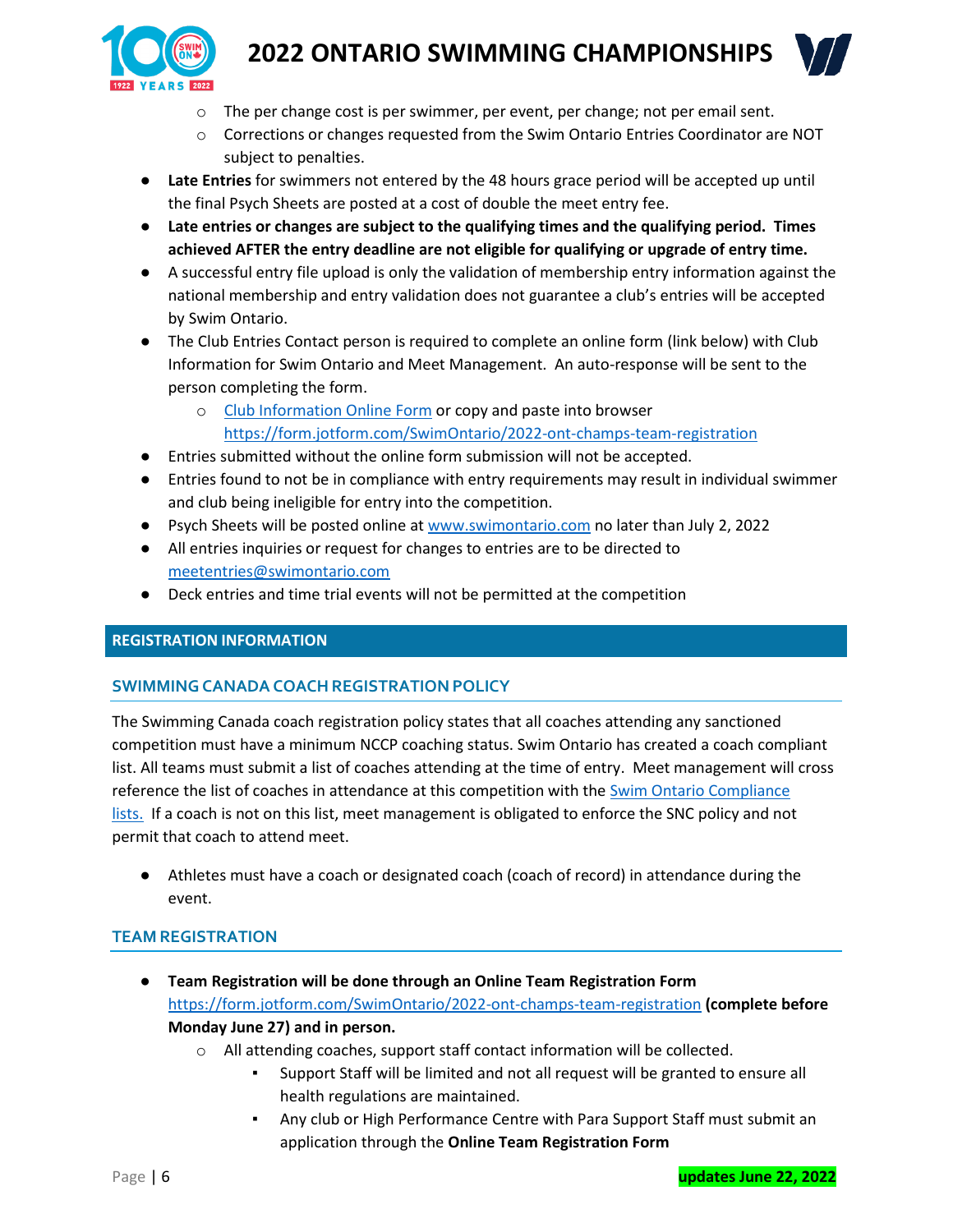



<https://form.jotform.com/SwimOntario/2022-ont-champs-team-registration>

### **(complete before Monday June 27)**.

● Onsite Team Registration in room 2060. Once club representative must collect deck accreditations for their club. Accreditations will be required to access the lower deck. Team Registration times: Wednesday, July 6 from 3:30 PM to 6:30 PM and July 7, 8 & 9 during warmup periods only.

### **PRE-TRAINING& WARM-UP/COOL-DOWN AVAILABILITY**

- Pre-Training will be available on Wednesday, July 6 from 4 to 7 PM. Pre-training is limited to 10 SCM (25m) lanes.
- The Dive Tank will be available during the competition for cool-down. Times to be confirmed.
	- $\circ$  During warm-up periods: the Competition pool will be designated for those that are racing in the current session. Anyone not racing is asked to use the Dive Tank during warm-up periods.
- Warm-up periods may be split by gender.

# **COACH MEETING**

- There will be no virtual coaches meeting.
- Meet Management and Swim Ontario will provide technical meet format details via email and through the meet information page [https://www.swimontario.com/athletes/competitions/summer-ontario-swimming](https://www.swimontario.com/athletes/competitions/summer-ontario-swimming-championships)[championships](https://www.swimontario.com/athletes/competitions/summer-ontario-swimming-championships)

# **COMPETITION RULES**

*Swimming Canada and Swim Ontario rules govern this competition. Competition Rules and procedures contained in this Meet Information package supersede those found within the Swimming Canada Rulebook.*

#### **WARM-UP SAFETY PROCEDURES**

The Swimming Canada Competition Warm-Up Safety Procedures will be in effect. The full document can be viewed [HERE.](https://www.swimming.ca/en/resources/officiating/event-resources/competition-warm-up-safety-procedures/)

#### **SWIMWEAR**

All swimmers shall be required to comply with swimwear rule GR 5. Click [HERE](https://drive.google.com/file/d/1aIMdjBPI5YPe3_9Kqg--rg1RiqPGGZMK/view?usp=sharing) to view full details. Advanced notification for exemption or for clarification of the rule please see the Competition Coordinator.

# **DIVE STARTS**

Starts will be conducted from Starting Platforms (blocks) as per FINA FR 2.3 and SW 4.1. For Paraswimming events starts will be conducted as per WPS Appendix two, rule 1.2.3.1 and WPS 11.1.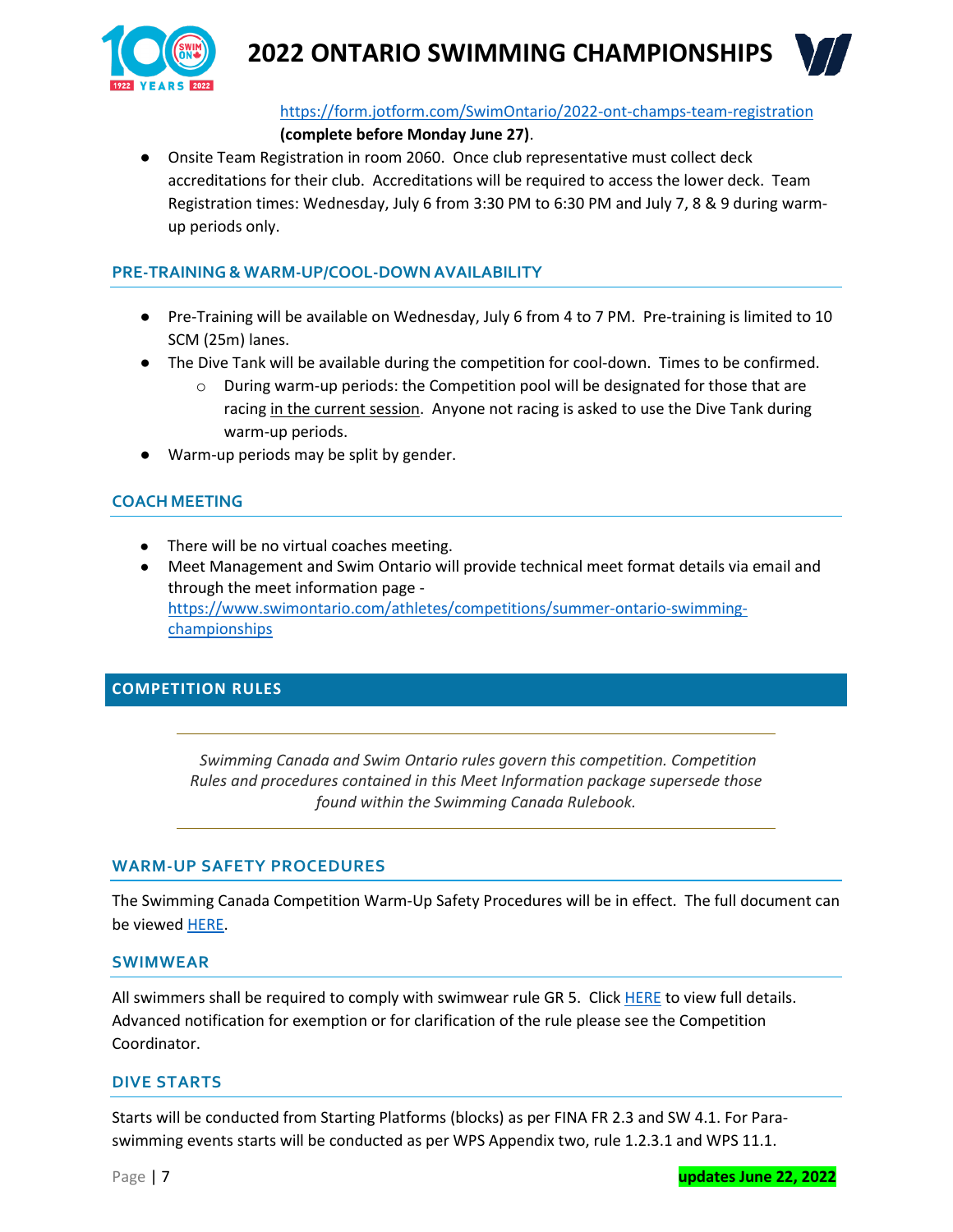



# **BACKSTROKE LEDGES**

Backstroke ledges will be available for use. Swimmers shall be responsible for setting the device.

#### **AGE GROUPS**

- A competitor's age is their age as of the first day of the competition (July 7, 2022).
- **Individual events**:
	- o **Women** 13&Under, 14, 15, 16&Over
	- o **Men** 14&Under, 15, 16, 17&Over
- **Relay events**: W14&U / M15&U, W15&O / M16&O (4x200 F.R. OPEN)

#### **SEEDING**

- After all times have been proven, entry times will be converted to LCM using Hy-Tek default conversion factor and seeded by time regardless of bonus swim designation.
- Swim Ontario reserves the right to limit entries and/or change events to timed final.

#### **PRELIMINARIES**

- Olympic Program Preliminary heats will be swum senior seeded with fastest 3 heats circle seeded.
- If necessary, Swim Ontario reserves the right to implement some or all of the following options:
	- o **Option 1** If swimmer subscription is less than 700 or number of swims is less than 2,100, the session formats will be as follows:
		- Single ended
		- Heats & Finals for 400s
		- **EXEC** Additional distance and 400s sessions
	- o **Option 2** If swimmer subscription is more than 700 or number of swims is greater than 2,100 the session formats will be as follows:
		- Single ended
		- Timed Finals for 400s with **fastest heat of each age group** swimming in finals
		- Timed Finals for PARA 200/400 Free
		- Reduce the number of relays
		- Additional distance and 400s sessions

#### **OLYMPIC PROGRAM FINALS**

- In each finals event all female finals will swim, followed by all male finals; there is an "A" final only for all events.
	- o W 13&U / M 14&U
	- $O$  W 14 / M 15
	- $O$  W 15 / M 16
	- o W 16&O / M 17&O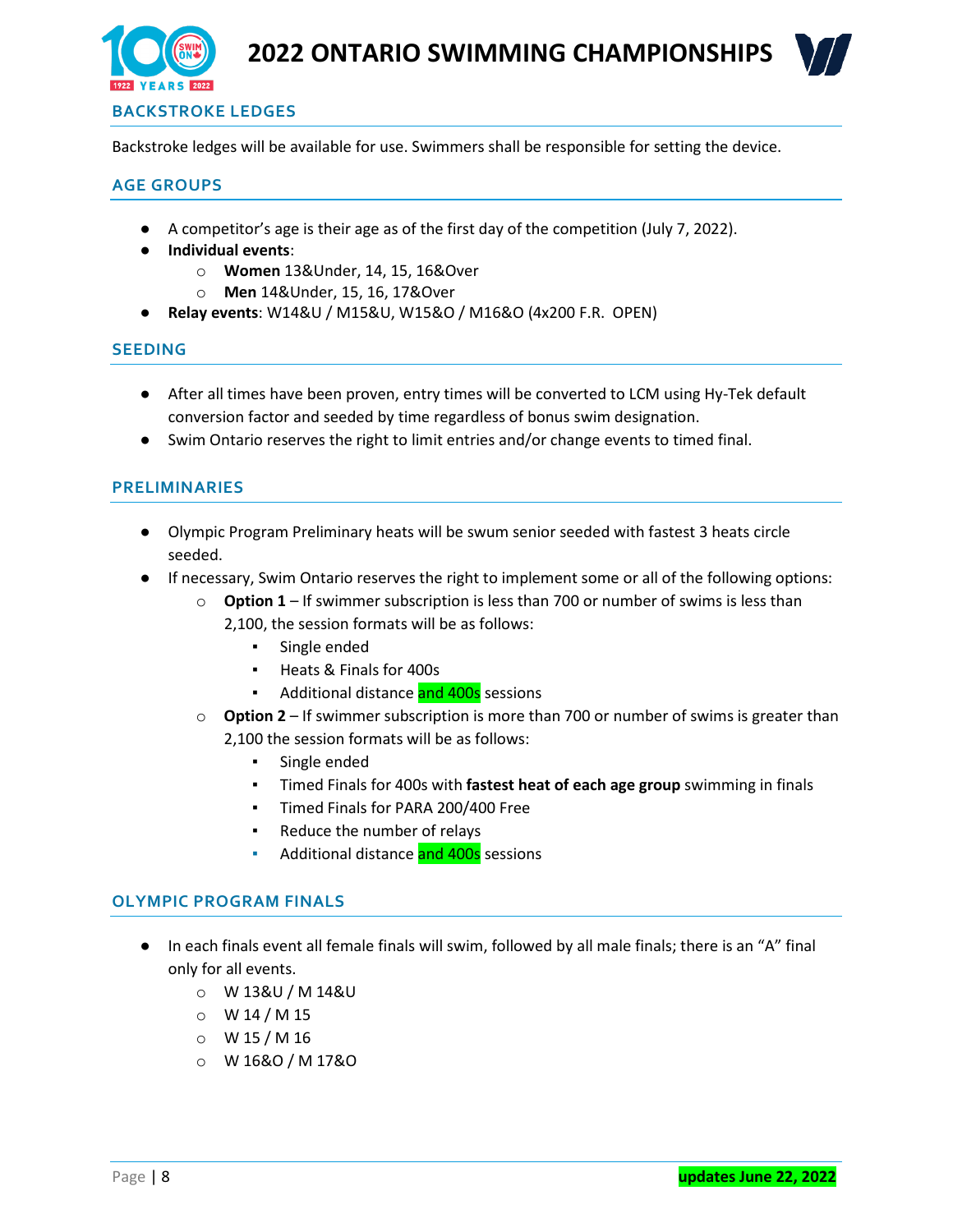



#### **800 AND 1500 FREE**

- All distance events will be swum as timed finals seeded fastest to slowest by gender.
- The fastest heat by gender will compete during the finals session.
- Positive check-in is required *30 mins before start of prelims session* on the day of the respective distance event
- Meet management reserves the right to alternate genders
- **Requests for swimmers scheduled in final to be moved to preliminaries will NOT be granted.**

# **PARA EVENTS**

- Meet management reserves the right to combine Paralympic program events should it be deemed necessary.
- The following will be combined as one event for finals top 10 swimmers from both events in the "combined event".
	- o Combined as one event for finals: 200 Free S1-5 & S14/400 free S6-13,
	- o Combined as one event for finals: 50 back S1-5 /100 back S1-S2 & S6-14,
	- o Combined as one event for finals: 50 breast SB1-3 / 100 breast SB4-14,
	- o Combined as one event for finals: 50 Fly S1-7 / 100 Fly S1-14,
	- o Combined as one event for finals: 150 IM S1-4 / 200 IM S5-14.
- Preliminaries and finals for all events regardless of number of swimmers.
- The top 10 swimmers from the preliminaries of each event OR combined PARA event will advance to finals based on rankings determined by using the Points Charts as recommended by Swimming Canada.
- PARA finals will be seeded by time with combined classification.

# **RELAY EVENTS**

- All relays will be swum as timed finals with the fastest 10 seeded teams competing during the finals session at night.
- Teams may move up no more than two (2) swimmers from a younger age category to fill a relay.
- Coaches must have relay cards with names filled in and returned to the Clerk of the Course 30 minutes prior to the start of the session in which the relay will be swum. No relay name changes will be accepted after this deadline unless approved by meet management.
- **Requests for relays to be moved to the preliminary session will NOT be granted.**

*Meet Management reserves the right to create overflow sessions, combine heats or limit the number of heats should it be deemed necessary in order to comply with Swim Ontario competition sanctioning policies.*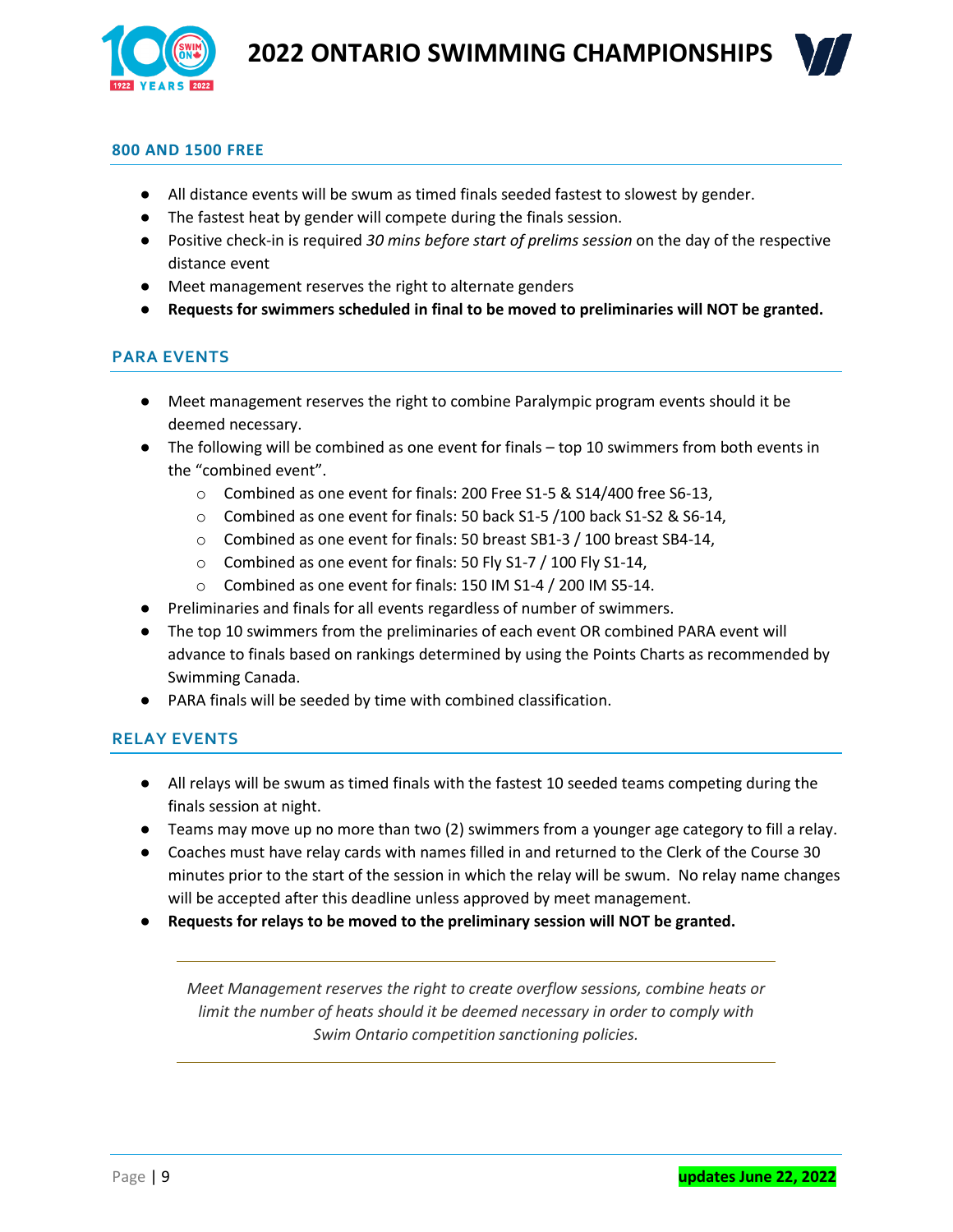



# **OFFICIAL SPLITS & DECK ENTRIES**

- Meet Management requires that any coach wishing to rely on a time achieved by the swimmer for an interval shorter than the total distance of the event must advise the Referee prior to the commencement of the event in question on the "Official Split Request" form prior to the race.
- The Official Split Request forms are available at the Clerk of Course.
- Deck entries and time trial events will not be permitted.

#### **SWIM OFFS**

- All swim-offs are to be run during or at the end of the session in which the tie occurred at a time mutually agreed upon by coaches and officials.
- **Coaches are to report to the Clerk of Course when a swim-off is announced.**

#### **SCRATCH RULES**

#### **TIMED FINAL EVENTS**

- Relays and 800 & 1500 Free
- The deadline for scratches for relays events is 30 minutes before the start of the preliminary session on the day the event is scheduled to allow meet management the opportunity to ensure a full complement of teams for the finals session.
- The deadline for scratches & positive checkin for the 800 and 1500 Free is 30 minutes before the start of the preliminary session on the day the event is scheduled to allow meet management the opportunity to ensure a full complement of swimmers for the finals session.

#### **PRELIMINARIES**

**There will be no scratch deadline for preliminary events.**

#### **FINALS**

All Scratches for Finals from preliminary events must be provided to the Clerk of Course within 30 minutes after **the completion of the last preliminary event**.

#### **PENALTY**

Failure to participate in an individual *FINAL* or the *FASTEST HEAT* of an event without meet management's knowledge and consent will result in a **\$50 fine** for each offence payable to Swim Ontario.

- All fines for No Shows will be recorded by the Clerk of Course.
- A club representative must acknowledge the fine and initial the recorded fine.
- No shows with no acknowledgement and initials will be invoiced by Swim Ontario.
- Fines will apply to all swimmers listed on the finals program no matter which position the swimmer placed in the preliminaries.

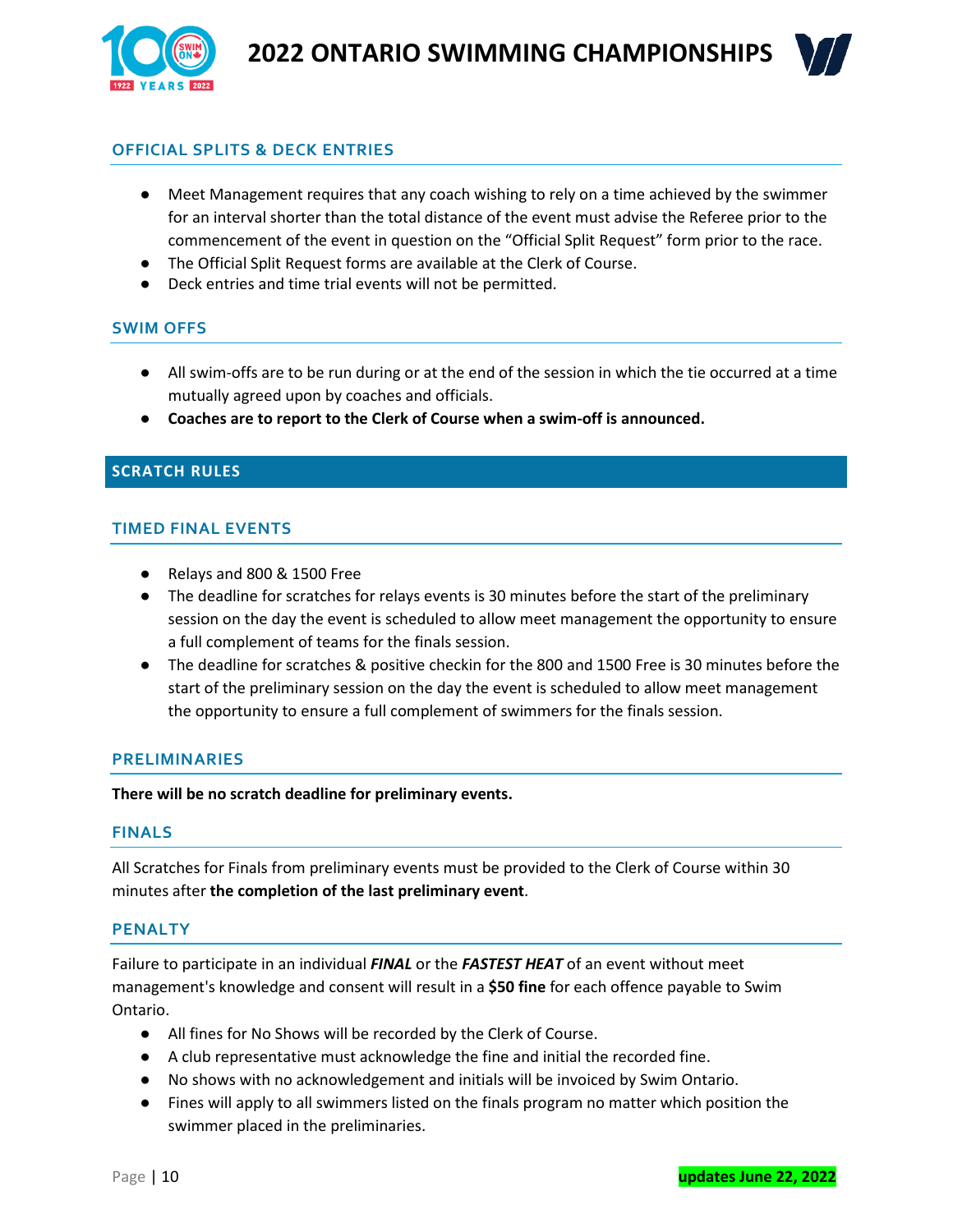



- **Individual Events**: Failure to acknowledge and initial the fine before the swimmer's next individual event will exclude the swimmer from any further participation in individual events at the meet.
- **Relay Events**: Failure to acknowledge and initial the fine before the next session will exclude the team from any further participation in relay events at the meet.
- All fines will be invoiced by Swim Ontario after the competition.
- Accepted payment is by e-transfer to [etransfers@swimontario.com](mailto:etransfers@swimontario.com) or email authorization to charge the club credit card on file with Swim Ontario [\(nicole@swimintario.com\)](mailto:nicole@swimintario.com).
- **All penalties must be paid to Swim Ontario before a Club entry file is accepted for the next Swim Ontario Provincial Championship meet**

# **RECORDS**

- Swim Ontario has a completed certified pool length survey and swim times achieved at this competition will be eligible for provincial or national records.
- Coaches are asked to inform meet management of possible record attempts and/or if records are broken to ensure meet management can process the record application.

# **SCORING AND AWARDS**

# **EVENT SCORING**

- Only the top eight (10) individual events and relays score
- Olympic & Paralympic Individual Events: 30-25-20-15-14-13-12-11-10-9
- Relay Events: 60-50-40-30-28-26-24-22-20-18
- Only times that meet the qualifying standard count towards team scoring.
	- $\circ$  In the W16&Over & M17&O category: swimmers must meet the W16 year old & M17 year old meet standards to score points and be eligible for awards
- The Canadian Paralympic Point system shall be used to determine awards and scoring for para events. In the event of a points tie with swimmers of the same class in a race, the swimmer who touched first will be given that position.
- Reverse scoring will be in effect for any event in which there are less than 10 swimmers or teams:
	- o 10 swimmers/teams per final: 30-25-20-15-14-13-12-11-10-9/ 60-50-40-30-28-26-24-22-20-18
	- o 9 swimmers/teams per final: 25-20-15-14-13-12-11-10-9/ 50-40-30-28-26-24-22-20-18
	- o 8 swimmers/teams per final: 20-15-14-13-12-11-10-9/ 40-30-28-26-24-22-20-18
	- o 7 swimmers/teams per final: 15-14-13-12-11-10-9/ 30-28-26-24-22-20-18
	- o 6 swimmers/teams per final: 14-13-12-11-10-9/ 28-26-24-22-20-18
	- o 5 swimmers/teams per final: 13-12-11-10-9/ 26-24-22-20-18
	- o 4 swimmers/teams per final: 12-11-10-9/ 24-22-20-18
	- o 3 swimmers/teams per final: 11-10-9/ 22-20-18
	- o 2 swimmers/teams per final: 10-9/ 20-18
	- o 1 swimmer/team per final: 9/ 18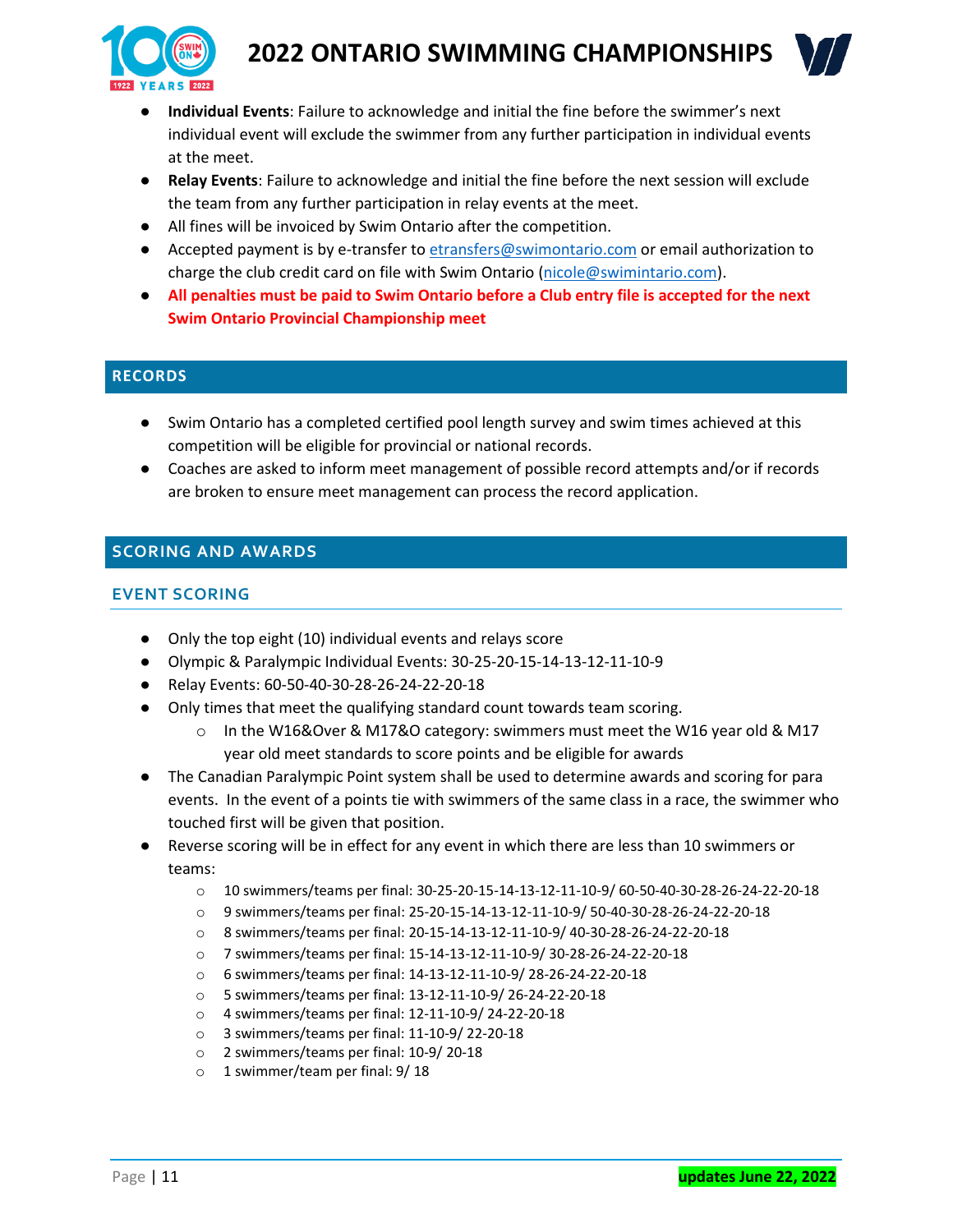



# **EVENT AWARDS**

- **Medals**: first through third (regardless of qualifying times)
- **Ribbons**: Fourth through eight for individual events that meet the qualifying time

### **INDIVIDUAL AWARDS**

- Individual High Point Awards will be awarded in the following age categories:
	- o W 13&U / M 14&U
	- $O$  W 14 / M 15
	- $O$  W 15 / M 16
	- o W 16&O / M 17&O
- Individual high point awards will be based on High Point Aggregate by age group and gender (5- $2-1)*$ 
	- o Swimmers must meet the qualifying standard to accumulate aggregate points
- \*If necessary, ties will be broken by number of gold medals. If a tie still exists, then it will be broken by number of silver medals then bronze medals. If swimmers have accumulated the exact scores and numbers of each medal, two winners will be awarded.

### **PARA HIGH POINT AWARD**

Male & Female PARA with the single highest-scoring swim in the meet using the World PARA Ranking.

#### **TEAM AWARDS**

- **High Point Team-Overall**: The club with the highest points will be awarded a high point team banner
- **Small Team Award**: The small team banner will be awarded to the highest scoring team having 50 or fewer Ontario registered competition swimmers based on Swim Ontario club registration statistics as of one day prior to the start of the competition.
- **Best Performing Team Award (***Quality Club Scoring in Hy-Tek MM***)**:
- minimum 4 swimmers attending the meet
- swimmers must meet QT for this award
- Olympic Program swimmers only
- The highest scoring team based on the following formula:
	- $\circ$  Only top 3 swims can contribute to points [1st 5 points; 2nd 2 points; and 3rd – 1 point]
	- o Addition of points divided by the total number of swimmers entered into the meet per team.
- **Tie Breaking Process for Team Awards at Provincial Competitions**:
- In the event of a tie, for Team Awards, at a Provincial Championship; Provincial Meet Hosts will undertake the following tie breaking process:
	- o Meet Management will rank the tied teams based on number of gold medals and the team with the highest total number of gold medals will be declared the winner.
	- $\circ$  If a tie still remains; Meet Management will then rank the tied teams based on number of silver medals and the team with the highest total number of silver medals will be declared the winner.

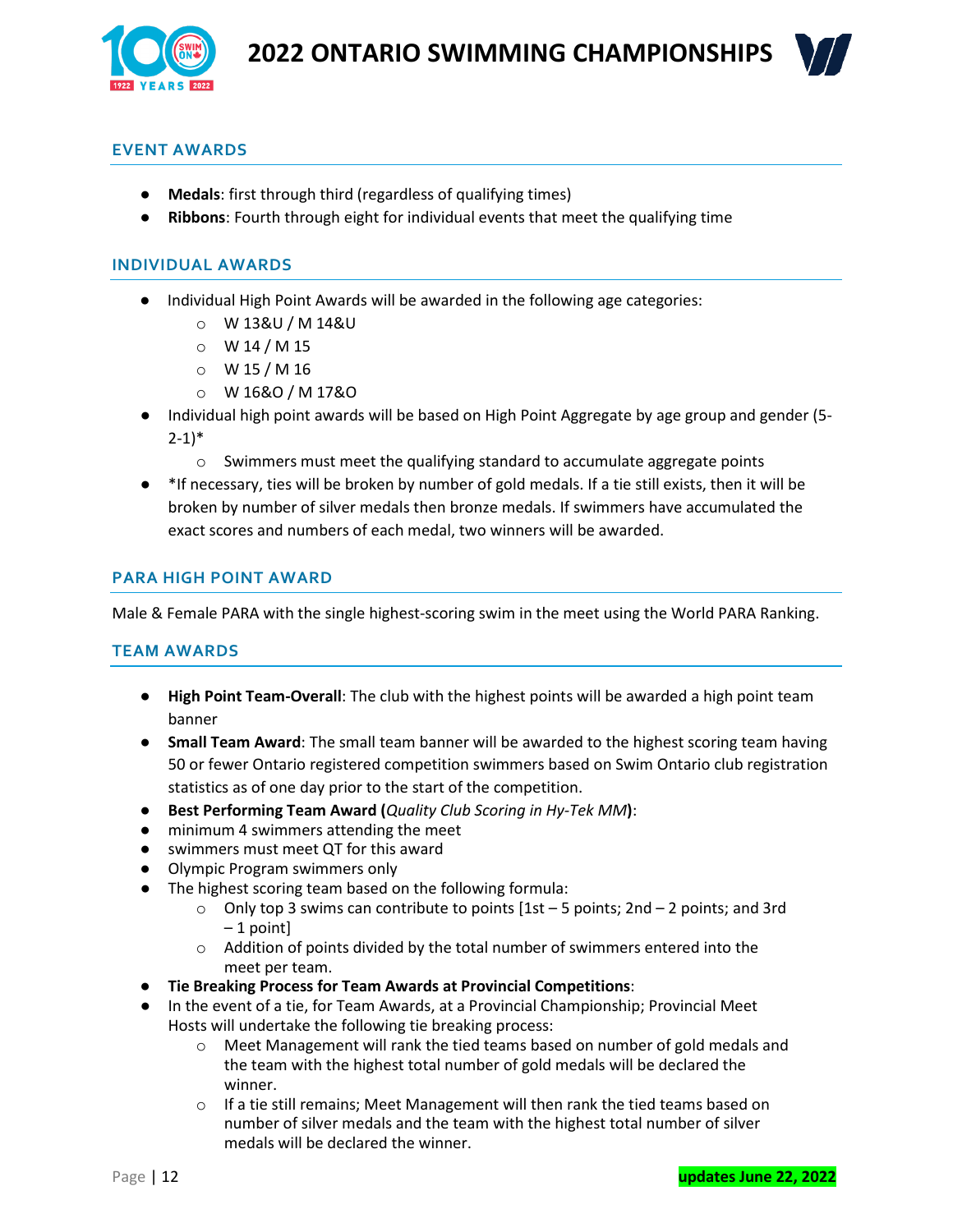



- o If a tie still remains; Meet Management will then rank the tied teams based on number of bronze medals and the team with the highest total number of bronze will be declared the winner.
- o If a tie still remains; Meet Management will then rank the tied teams based on number of overall medals and the team with the highest total will be declared the winner.

# **FACILITY INFORMATION**

- **Hospitality – Food will not be provided by the host for coaches. On-site take-out food available (Tim's, Pizza, Pool Sides).**
	- o Tim Hortons: Monday-Friday, 8:00 am 6:00 pm | Saturday-Sunday, 8:00 am 5:00 pm
	- o Booster Juice: Monday-Friday, 9:00 am 6:00 pm | Saturday-Sunday, 9:00 am 5:00 pm
	- o Pizza Pizza: Monday-Sunday, 11:00 am 3:00 pm
	- o Poolsides Grill: Monday-Friday, 11:00 am 3:00 pm
- **Parking -** Parking is available at the facility in designated areas for a fee of \$11.50 per day weekdays and \$3.00 per day on Saturday and Sunday.
- **Lockers -** Lockers will be available for this event. In the changerooms and WEST hallway. Bring your own lock. No overnight locks permitted.
	- o **Swimmers and Coaches must use lockers for outerwear INCLUDING outdoor shoes.**
	- o Only indoor deck shoes may be worn on the deck.
	- o All coats, boots, etc. must be in lockers.

# **OFFICIALS**

If a registered official from an attending club is interested in officiating, please complete the following online form:

o [Officials Sign up](https://docs.google.com/forms/d/1iPvXC1FyY7ANeQSPp48MDmeR-Bl4qbuiUIKGVjX5nDg/edit)

# **HOTELS**

| <b>Holiday Inn Express</b> | Best Western Plus                  |  |
|----------------------------|------------------------------------|--|
| 50 Estate Dr.              | 38 Estate Dr.                      |  |
| Scarborough, On            | Scarborough, On                    |  |
| M1H 2Z1                    | M1H 2Z1                            |  |
| (416) 439-9666             | (416) 430-0444                     |  |
| Delta Hotel by Marriott    | Travelodge by Wyndham Toronto East |  |
| 2035 Kennedy Rd.           | 20 Milner Business Crt.            |  |
| Scarborough, On            | Scarborough, On.                   |  |
| M1T3G2                     | M1B 3C6                            |  |
| (416) 299-1500             | (416) 299-9500                     |  |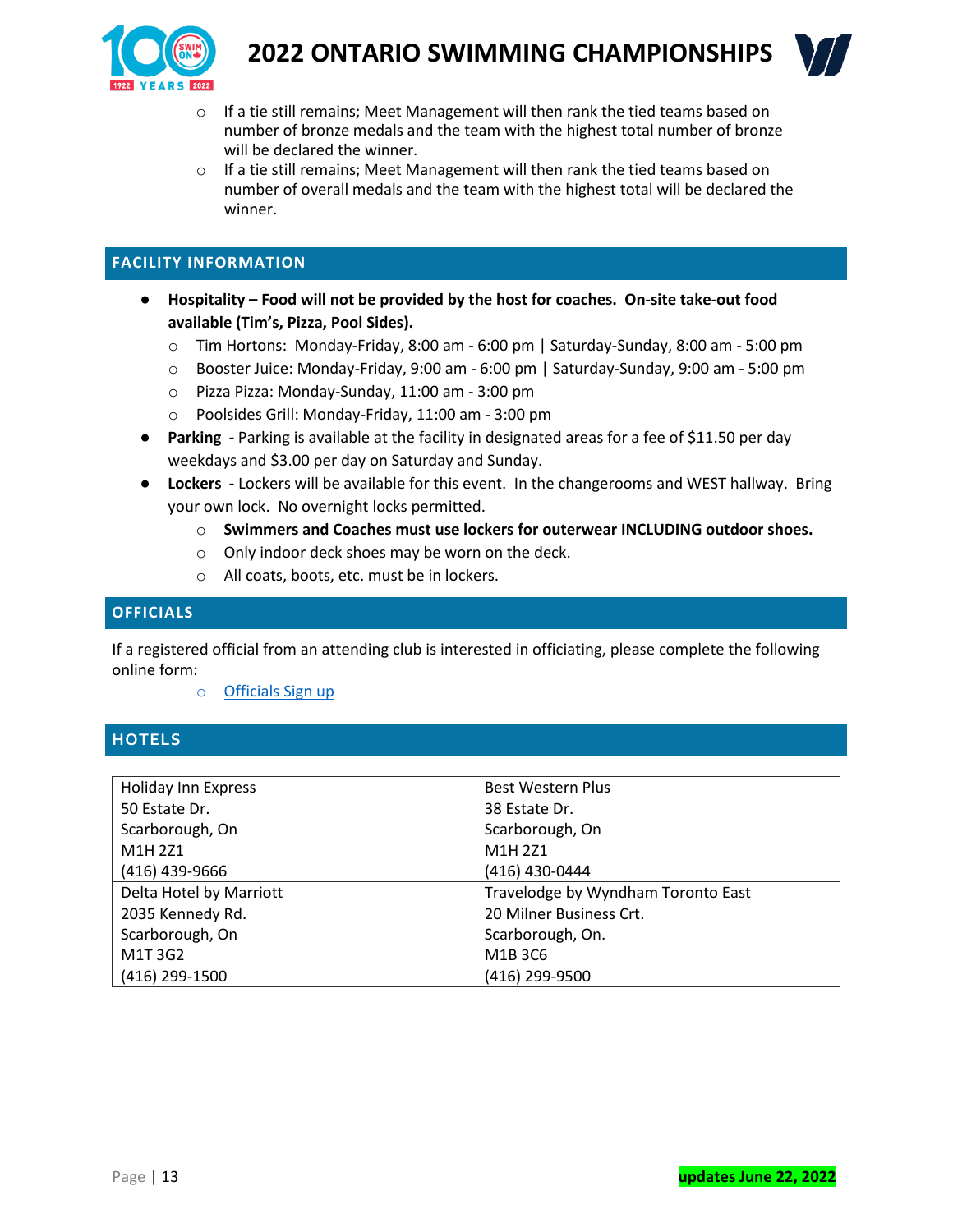



**PROGRAM EVENT LIST**

*Meet Management reserves the right to change warm-up session times and to allocate team warm-up schedules.*

*Meet Management reserves the right to change event order or swim 2 per lane in distance events ensure reasonable session timelines*

| DAY 1 - THURSDAY, JULY 7, 2022 |                                    |                           |                           |                                           |                |  |  |
|--------------------------------|------------------------------------|---------------------------|---------------------------|-------------------------------------------|----------------|--|--|
| <b>Preliminary Session</b>     |                                    |                           | <b>Final Session</b>      |                                           |                |  |  |
| Warmup: 7:00 am                |                                    |                           | Warmup: 5:00 pm - 5:50 pm |                                           |                |  |  |
| Start: 8:30 am                 |                                    |                           | Start: 6:00 pm            |                                           |                |  |  |
| W                              |                                    | M                         | W                         |                                           | M              |  |  |
| 3                              | 100 Back                           | 4                         | 1                         | 800 Free (FH)                             | $\overline{2}$ |  |  |
| 201                            | PARA (S6-13) 400 Free              | 202                       | 3                         | 100 Back                                  | 4              |  |  |
| 203                            | PARA (S1-5 & S14) 200 Free         | 204                       | 201/                      | PARA (S6-13) 400 Free (S1-5 & S14) 200    | 202/           |  |  |
|                                |                                    |                           | 203                       | Free<br>**Combined 1 heat only            | 204            |  |  |
| 5                              | 50 Free                            | 6                         | 5                         | 50 Free                                   | 6              |  |  |
| $\overline{7}$                 | 200 Breast                         | 8                         | $\overline{7}$            | 200 Breast                                | 8              |  |  |
| 101                            | W14&U/ M15&U 200 Medley Relay (SH) | 102                       | 101                       | W14&U/ M15&U 200 Medley Relay (FH)        | 102            |  |  |
| 103                            | W15&O/M16&O 200 Medley Relay (SH)  | 104                       | 103                       | W15&O/M16&O 200 Medley Relay (FH)         | 104            |  |  |
| $\mathbf{1}$                   | 800 Free (SH)                      | $\overline{2}$            |                           | OPEN 800 Free Relay (FH)                  | 106            |  |  |
| DAY 2 - FRIDAY, JULY 8, 2022   |                                    |                           |                           |                                           |                |  |  |
| <b>Preliminary Session</b>     |                                    | <b>Final Session</b>      |                           |                                           |                |  |  |
| Warmup: 7:00 am                |                                    | Warmup: 5:00 pm - 5:50 pm |                           |                                           |                |  |  |
| Start: 8:30 am                 |                                    |                           | Start: 6:00 pm            |                                           |                |  |  |
| W                              |                                    | M                         | W                         |                                           | M              |  |  |
| 401                            | Special O 50 Free                  | 402                       | 9                         | 1500 Free (FH)                            |                |  |  |
| 205                            | PARA (S1-S14) 50 Free              | 206                       | 401                       | Special O 50 Free                         | 402            |  |  |
| 11                             | 200 Free                           | 12                        | 205                       | PARA (S1-S14) 50 Free                     | 206            |  |  |
| 13                             | 400 IM                             | 14                        | 11                        | 200 Free                                  | 12             |  |  |
| 207                            | PARA (S1-7) 50 Fly                 | 208                       | 13                        | 400 IM                                    | 14             |  |  |
| 209                            | PARA (S8-14) 100 Fly               | 210                       | 207/                      | PARA (S1-7) 50 Fly & PARA (S8-14) 100 Fly | 208/           |  |  |
|                                |                                    |                           | 209                       | **Combined 1 heat only                    | 210            |  |  |
| 15                             | <b>100 Fly</b>                     | 16                        | 15                        | <b>100 Fly</b>                            | 16             |  |  |
| 107                            | W14&U/ M15&U 400 Free Relay (SH)   | 108                       | 107                       | W14&U/ M15&U 400 Free Relay (FH)          | 108            |  |  |
| 109                            | W15&O/M16&O 400 Free Relay (SH)    | 110                       | 109                       | W15&O/M16&O 400 Free Relay (FH)           | 110            |  |  |
| 9                              | 1500 Free (SH)                     |                           |                           |                                           |                |  |  |

Preliminary session will be seeded by time and gender regardless of age Finals session age groups: W 13&U / M 14&U, W 14 / M 15, W 15 / M 16, W 16&O / M 17&O SH – Slower heats, FH – Fastest heat - Distance events FH – seeded by time regardless of age \*\*Top 10 ranked by para scores of event 201&203 will swim in finals as one combined heat final \*\*Top 10 ranked by para scores of event 202&204 will swim in finals as one combined heat final \*\*Top 10 ranked by para scores of event 207&209 will swim in finals as one combined heat final

\*\*Top 10 ranked by para scores of event 208&210 will swim in finals as one combined heat final